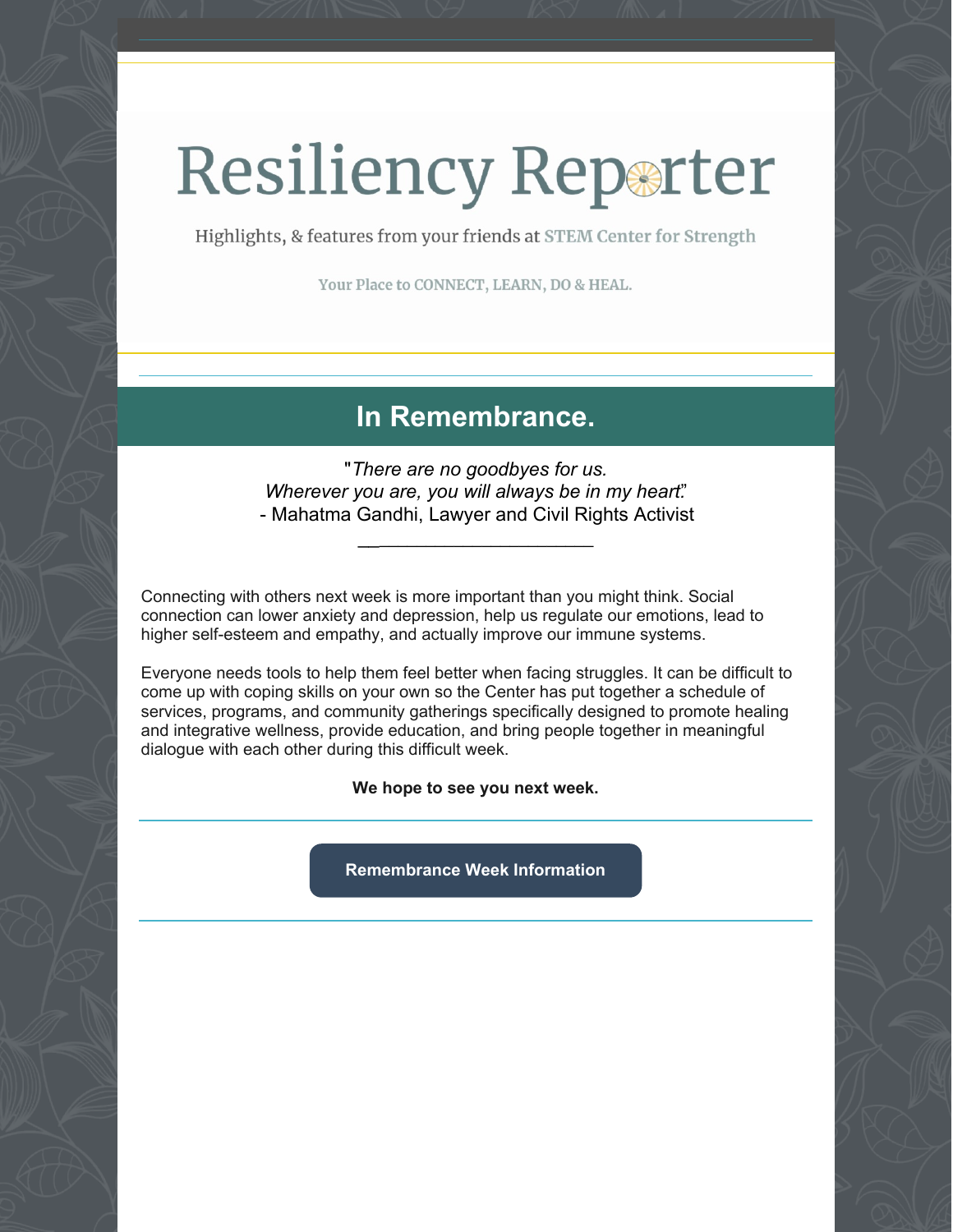#### **MAY 7TH COMMEMORATION SCHEDULE MAY 2ND TO MAY 7TH**

We are taking the week to remember and honor your recovery from the shooting on May 7th, 2019.

Days of Service ~ May 2nd to May 6th (at the Center) Kendrick's Kindness Movement **Project Angel Heart** Blankets for Children's Hospital

> Monday, May 2nd (at the Center) iRest w/Randy 4:30-5:30 PM (Teens and up)

Tuesday, May 3 (at the Center) Make Mother's Day Essential Oil jewelry 5:30-7:30 PM \*\*Not a drop off event

Wednesday, May 4th (at the Center) **Resilient Chats with Frank DeAngelis** 4-6 PM (Current & Former May 7th Staff)

Thursday, May 5th (online) Finding Calm in Your Moment- Mindfulness with Bethany 7-8 PM (Everyone)

> Friday, May 6th (at the Center) OPEN ART STUDIO 9am-5pm (Everyone) **COMMUNITY OPEN HOUSE** 4:30-6:30pm (Everyone)

Saturday, May 7th **MANE MISSION**  $9 - 12.00$ (Everyone- children under 16 must be accompanied by a parent or older sibling) CIVIC GREEN 12:30-4pm (Everyone- Not a drop off event under 13)



# **Kendrick Kindness Movement**



In the spirit of honoring Kendrick's legacy and the essence of his quote, the Center for Strength is introducing a kindness movement to invite our community and beyond to paint rocks with kind thoughts, messages, or pictures, and leave them wherever your destination leads you!

#### **How it works~**

Paint a rock Take it on the road to a beautiful destination Snap a picture of where you left it for someone else to find it Share on social media – @Center4strength #KKM Let's get these out to other states and see how far we can spread the kindness in honor of Kendrick

# **Week of May 7th- Special Event**

## **Resilient Chat with Frank DeAngelis**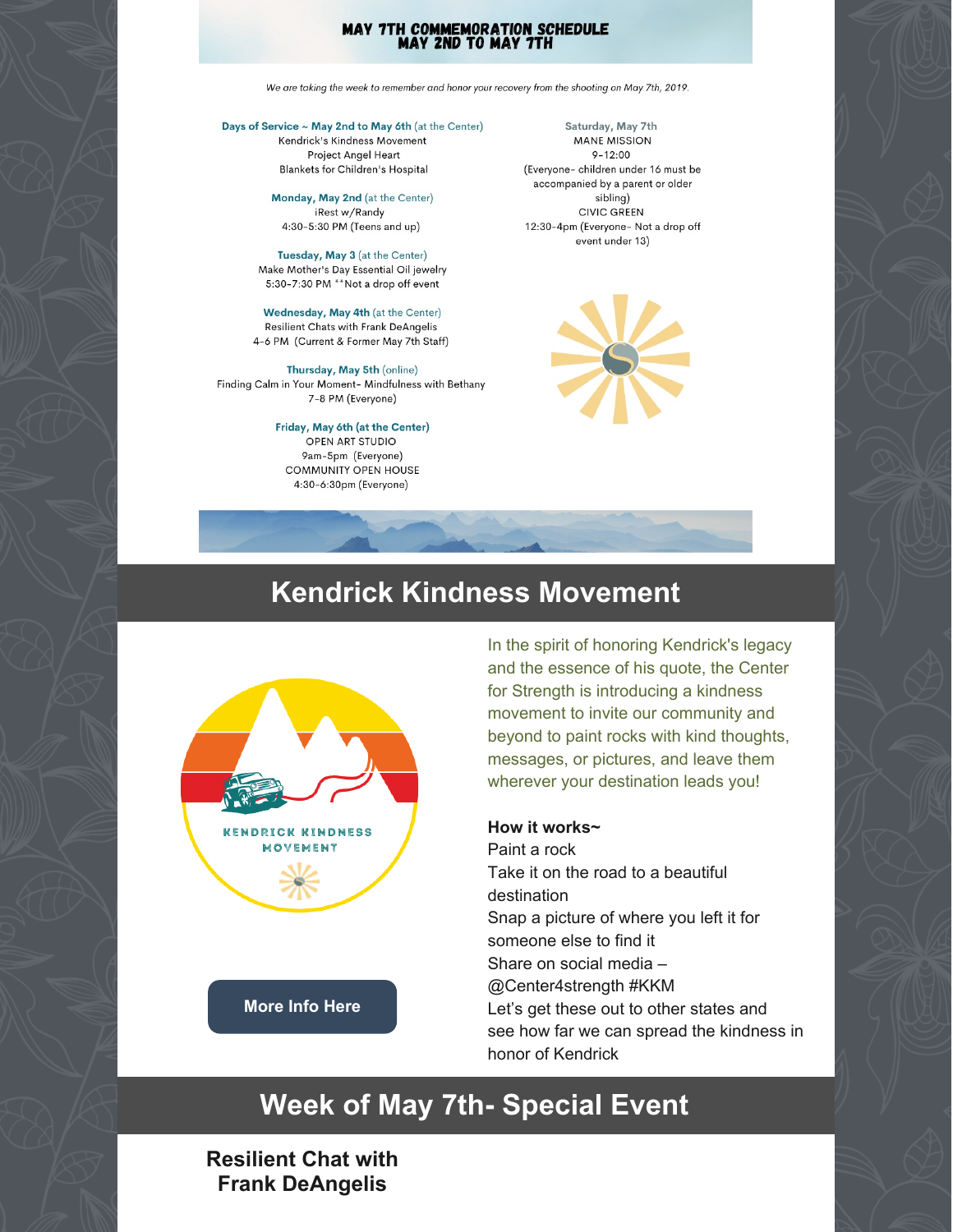### **Wednesday, May 4 4pm - 5pm Current & Former May 7th STEM Staff Virtual or In Person at Center**

*The heartbeat of the Center for Strength is to promote recovery and resilience.*

This conversation with Frank is one way we foster resiliency. We host authentic, vulnerable, and brave conversations with those who are willing to share their experience, resilience, and hope as they walk out their journey to healing and recovery.





**Former Columbine Principal** 

**[Sign](https://www.signupgenius.com/go/10c0c48aaac2daafec16-resilient1) Up Here**

**The Center is still practicing social distancing. Check out our additional updates below:**

**[COVID-19](https://www.stemcenterforstrength.org/wp-content/uploads/2021/08/COVID-Website-post-2.png) Update**

## **Stay connected with us on social media!**



[www.stemcenterforstrength.org](http://www.stemcenterforstrength.org)



**Sign Up For Our [Newsletter!](https://forms.gle/Gi5xR34iR5zsiz4U7)**

**NEED SOMEONE TO TALK TO?** We have 1-1 clinical counselors ready to listen.